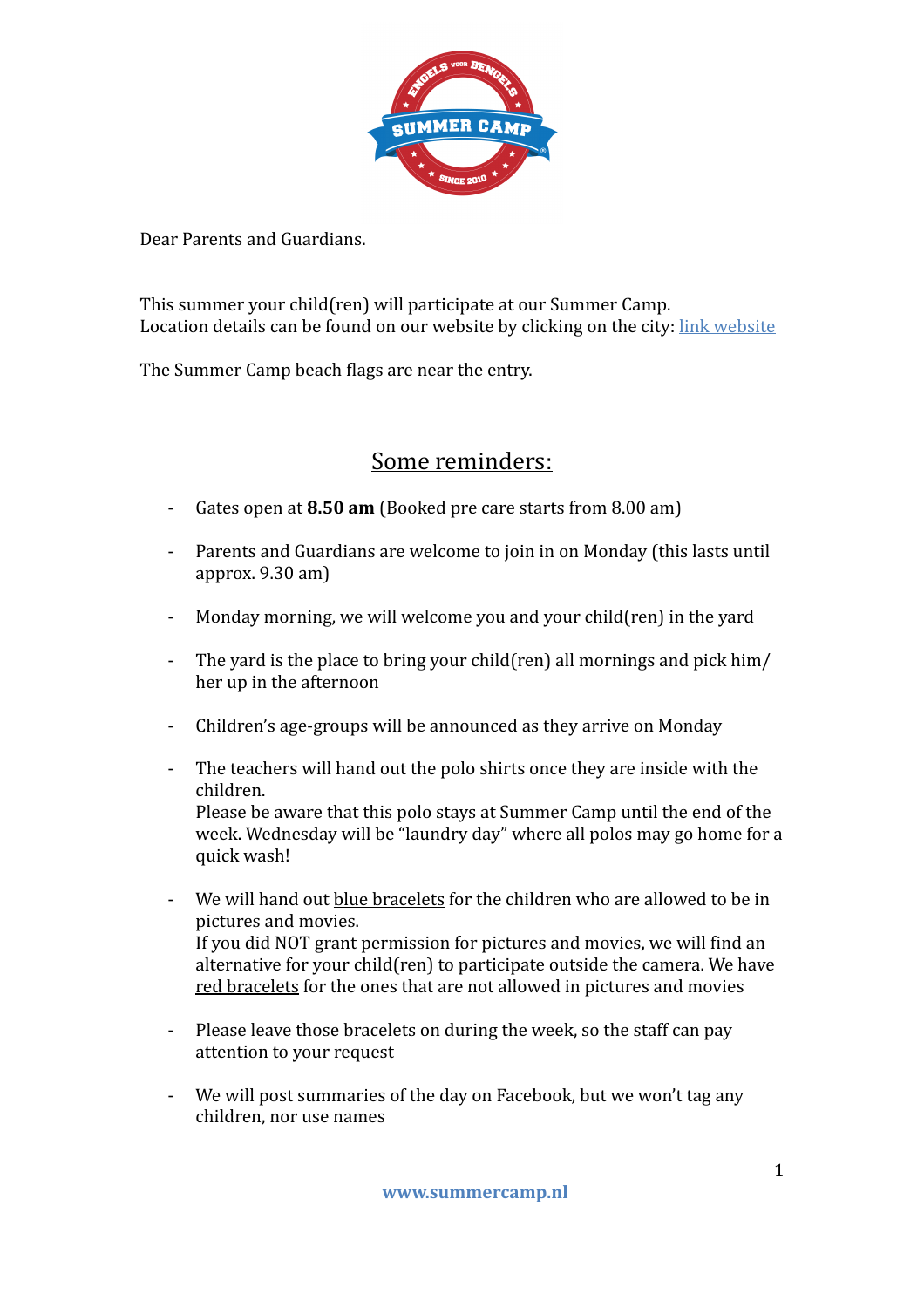

- Children need to **bring their own lunch** (we take care of snacks and drinks)
- Please bring spare clothes just in case your child might have "**toilet accidents**"
- Only use the medical form (attached) if your child has any medical issues that we should be aware of. Also, allergies such as hay fever, creating Covid-19 related symptoms. In case of severe symptoms, we might ask for a doctor's declaration
- Pick up time is at 4.00 pm. (Booked after care ends at 5.00 pm)
- Parents and Guardians are welcome on **Friday at 2.30 pm** for the Summer Camp graduation and performance.
- To stay involved, please follow: <https://www.facebook.com/summercampNL/> on Facebook or evb summercamp on Instagram
- You can reach us during the week by using our phone number: (WhatsApp preferred) 06-81177037. We try to respond asap.
- Please read next page for our **COVID-19 adjustment**

We look forward to welcoming you and your child(ren)!

On behalf of the Summer Camp Staff,

Kind regards, Miss Marie and Mister Marc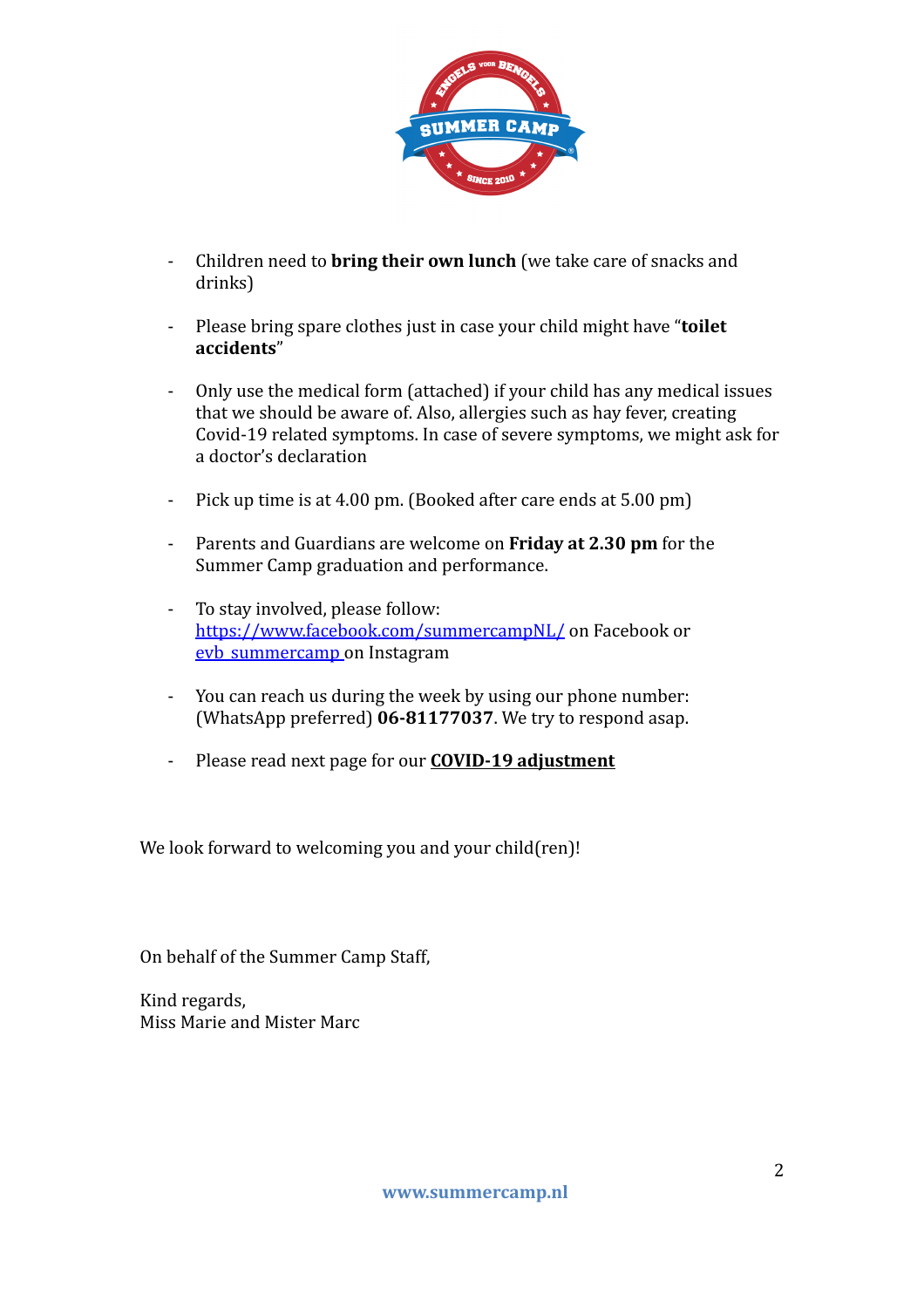

## CORONA adjustments:

- We follow the RIVM and Dutch government's guidelines
- All information prior to the start of Summer Camp can be found on our website link website
- **One Parent, Guardian** per family
- Parents and Guardians keep 1,5m. distance from others
- Parents and Guardians are not allowed to enter the Summer Camp building
- If your child has a fever, a bad cough or a sore throat, then he/she cannot not join Summer Camp until he/she is free of all symptoms for at least 24 hours
- We will frequently wash hands during the day
- We will frequently clean tables, door handles, bannisters, toilets, tabs and sinks
- Friday afternoon adjustments due to COVID-19 regulations: The graduation and performance will be held in the yard. In case of bad weather circumstances, we will offer an alternative way to join this festive closure of the week.

We will make Summer Camp as joyful as other years!